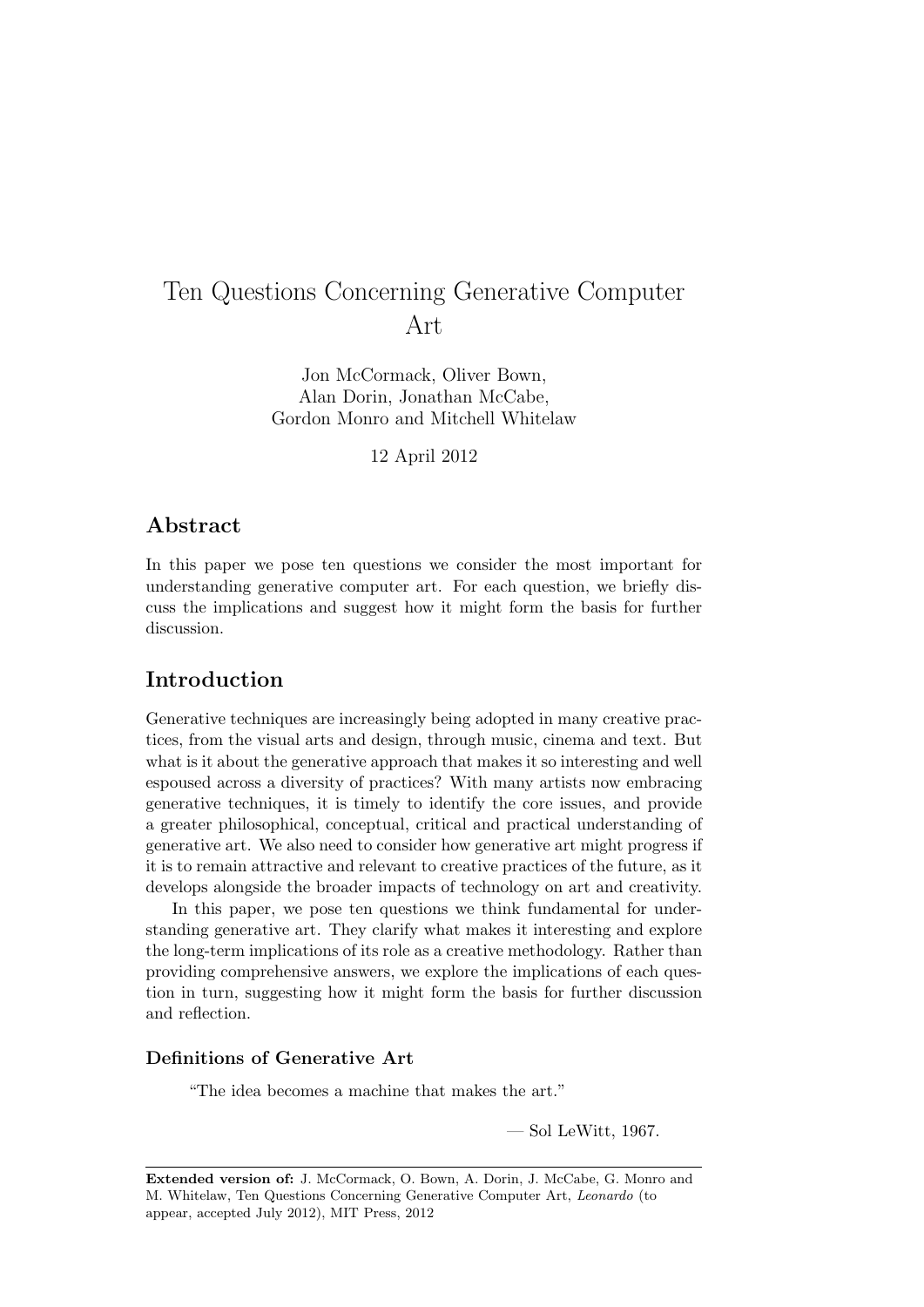A number of definitions of generative art have been proposed (see e.g. [\[3,](#page-14-0) [12,](#page-15-0) [19\]](#page-16-0)) which attempt to situate it within a wider range of artistic activity, and to classify it according to media, methodologies or approaches (e.g. systems art, interactive art, algorithmic art, software art, artificial life art, evolutionary art).

While the questions we pose below are predominantly concerned with generative computer  $art<sup>1</sup>$  $art<sup>1</sup>$  $art<sup>1</sup>$  generative procedures have a long history in art that predates the computer by thousands of years [\[10\]](#page-15-1). Additionally, plenty of interesting contemporary generative art does not involve digital computers at all (see examples in [\[10\]](#page-15-1)). To fully understand computational generative art we must take into account this rich and insightful non-computational oeuvre. But the computer and its associated technological progress bring new ideas and possibilities that have previously been impossible or impractical to realise. This makes generative computer art different from its noncomputational counterparts (an issue explored further in Question 4).

In essence, all generative art focuses on the process by which an artwork is made and this is required to have a degree of autonomy and independence from the artist who defines it. Issues of autonomy and independence are raised in a number of our questions. Indeed, arising from our discussions is a distinction between what might be termed "strong" and "weak" generative art. Strong generative art gives creative autonomy and independence primarily to the computer, minimising the creative signature of the human who designed the system. In contrast, weak generative art uses the computer more passively as a tool or assistant, the human artist having primary creative responsibility and autonomy. This distinction is complemented by different views of art within the generative art community. These views range from a perception that art primarily refers to stand-alone art-objects that are evaluated for their formal aesthetic value, to understanding art as an embedded social and cultural activity within which machines are currently unable to participate independently. In this latter view, relations and artistic meaning emerge through a network of interactions between people and their activities.

### Beyond a Methodological Description

In contrast to the critical, conceptual and social analysis that has traditionally surrounded art movements, definitions of generative art are primarily methodological classifications which have little, if anything, to say about the art itself or the motivations of those who make it. Despite an increasing number of artists calling their practice "generative" and the collective social association of generative artists in, for example, on-line communities, arguably the only thing all generative art shares is a broad, generic methodology.

<span id="page-1-0"></span><sup>&</sup>lt;sup>1</sup> i.e. generative art that uses a digital computer as the primary (but not necessarily solitary) mechanism for enacting the generative process specified by the artist.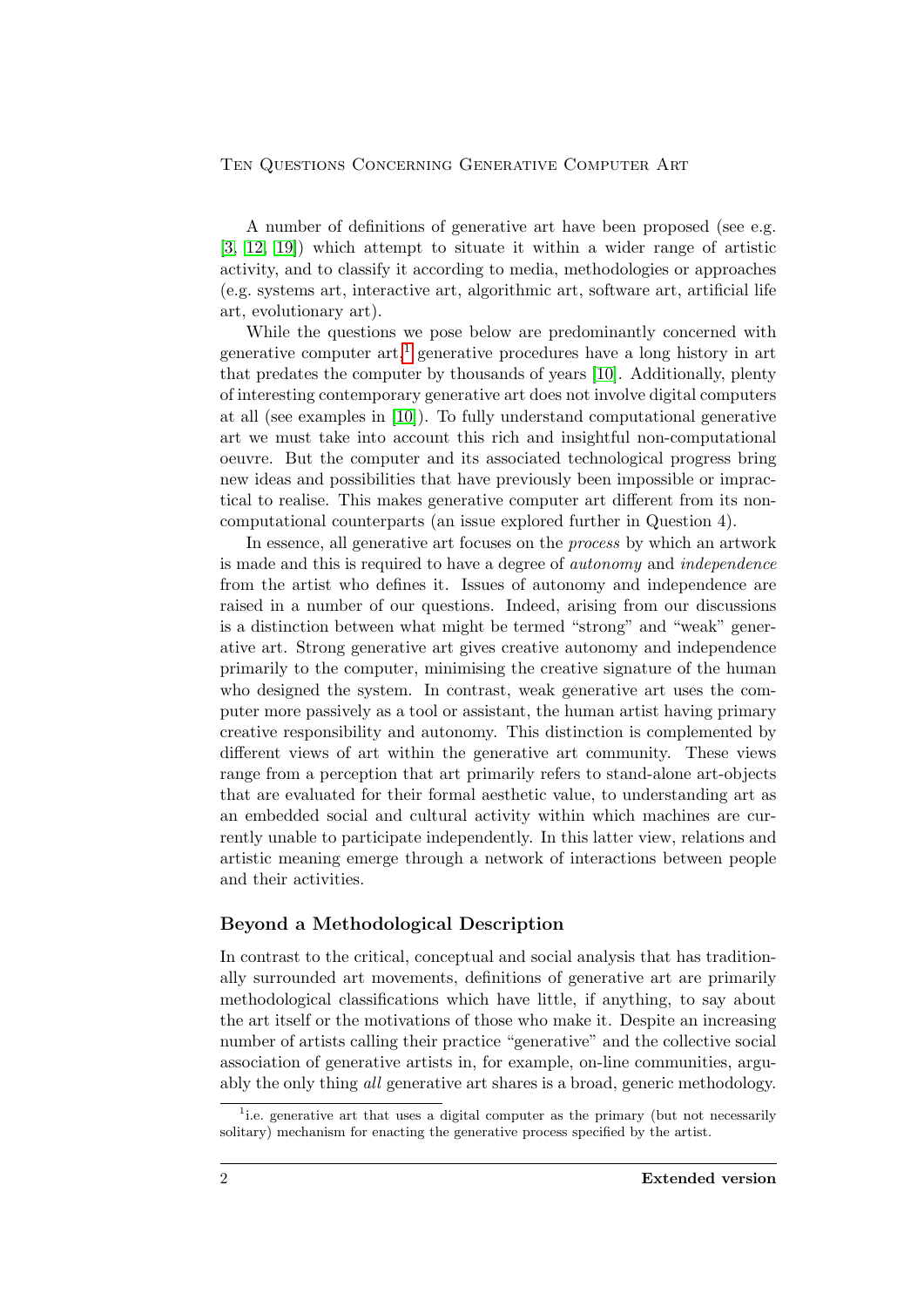We explore this issue further in a number of the questions that follow.

A descriptive statement is insufficient to define or understand generative art, so the purpose of this paper is to frame generative art in terms of the questions it raises, with a view to assisting practitioners, theorists and critics to gain a better understanding of its significance.

# The Ten Questions

#### Question 1: Can a machine originate anything?

There is at present no question of arguing from the way that actual machines behave to the nature of art, for there are no machines which can create art. This must not be misunderstood. We have Dr. George's word that it is possible to "programme" a computer to produce a painting or a piece of poetry; but, as he points out, the programme comes from outside the machine, which merely carries out the instructions of the programmer. One would not, then, expect to learn anything about art from the machine's part in the proceedings, any more than from, say, the mechanism of the novelist's typewriter.

— G.H.R. Parkinson, 1961 [\[23\]](#page-16-1)

Can a machine originate anything? That is, can it generate something new, meaningful, surprising and of value: a poem, an artwork, a useful idea, a solution to a long-standing problem? Certainly, computers have played a role in creating all these things and more, but how much of the creativity comes derives from the program and how much from the programmer?

The mechanistic nature of computing technology leads to the enduring position first attributed to Lady Lovelace: that computers cannot originate anything. They are machines that can only do what they are programmed to do; the real creativity is in the programmer, not the program.<sup>[2](#page-2-0)</sup>

A stated in the introduction, generative art involves procedures (rules, formal instructions, algorithms) created by the artist, that are enacted with varying degrees of autonomy. Many generative artists concur that programming a computer to perform beyond what was obviously encoded in the software's design is a vexing challenge, but a desirable goal [\[29\]](#page-16-2).

There are two common objections to Parkinson's "mere instructions" thesis quoted above. The first concerns the human ability to know or predict the complete behaviour of any program. Program behaviour, while defined by the program (and created by the programmer), typically has a large, sometimes vast, number of executable pathways. This makes it impossible

<span id="page-2-0"></span><sup>&</sup>lt;sup>2</sup>As Parkinson's quote suggests, this is a well discussed problem at least since Turing [\[26\]](#page-16-3), so we try to keep the discussion focused on the relevance to generative art.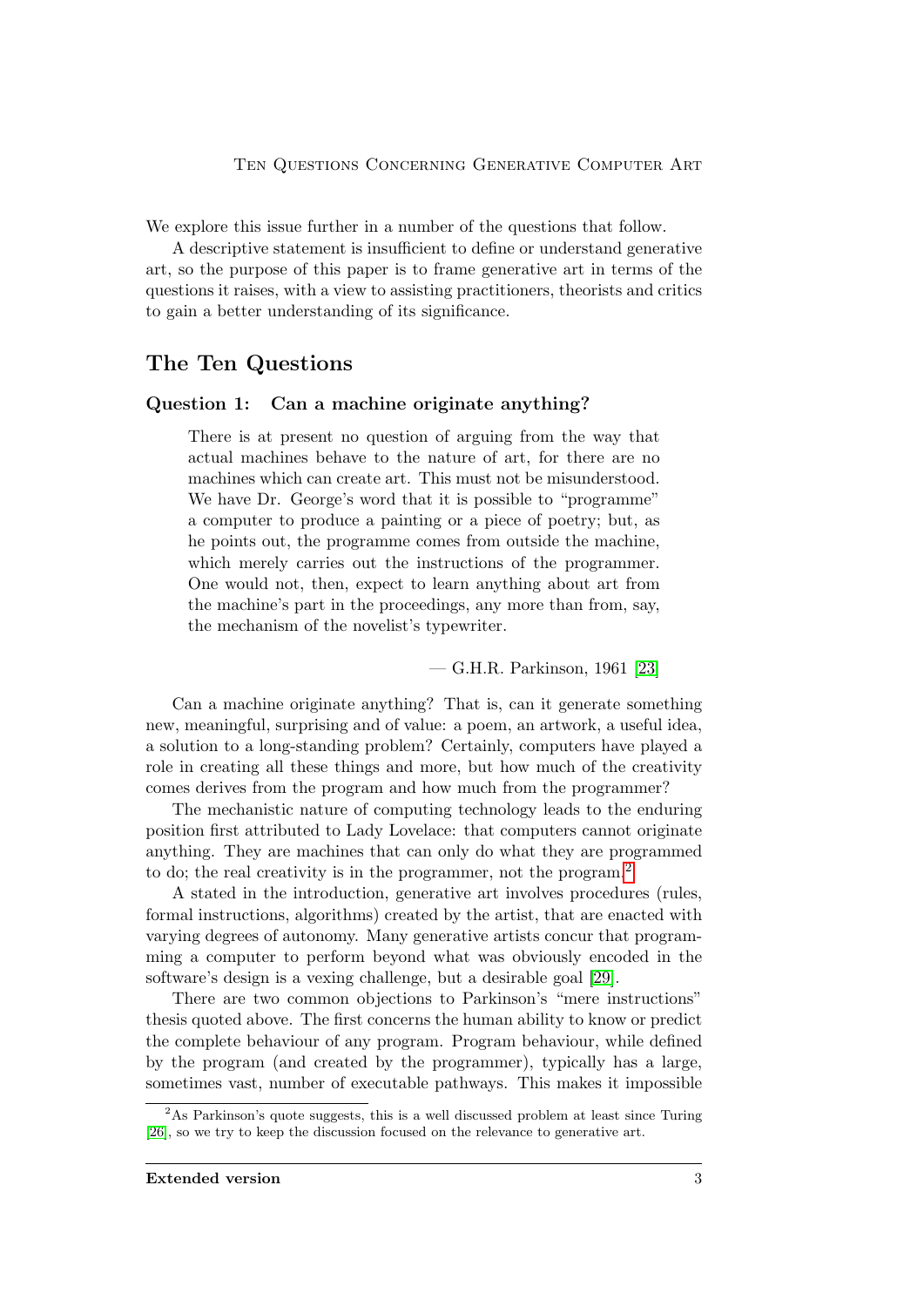for the programmer to completely understand and predict the outcome of all but the most trivial programs – one reason why software has "bugs". The second objection arises from the ability of a program to modify and change itself. Computer programs, like people, can be adaptive, they can learn, and so initiate new and potentially creative behaviours.

Computers have already demonstrated the ability to originate something: to exceed their programmer's anticipations or knowledge (and thus, to disprove Descartes' dictum [\[1\]](#page-14-1)). Indeed, this potential for "emergence" is often the basis for many a generative artist's choice in using the decision to use a computer.



Figure 1: Levels of creative agency between a computer and human

But can a machine independently originate things of artistic meaning, surprise or value? This is a more difficult problem, but equally so for people. As our use of computers has developed, we've seen our relationship with them change, and the computer's role shift from that of a "tool" under the direct control of the artist, through to that of a collaborator or creative partner, and potentially, an autonomously creative entity (Fig. 1). This suggests a continuum of creative agency, assigned in shifting proportions between human and machine [\[6\]](#page-14-2), and inversely proportional to the degree of control and intention in the role of the human artist.

Some philosophers have argued that, no matter how sophisticated or independent, machines cannot originate art because art "in the full sense is based in human experience" and requires a communication between artist and audience drawn from that shared experience [\[21\]](#page-16-4). Computer works that mimic this communication are only parasitically meaningful as they derive their meaning from an analysis of existing art-objects, not directly from human experience. However, in response, we can see no reason to dismiss outright the possibility of a machine and a human sharing experiences that result in something meaningful and worth communicating.

We should also remember that the creative splendour of human cultures and built environments are collective and cumulative efforts. Individual creativity is arguably weak in the absence of the structures and systems that enable the accumulation of artefacts and information, so competent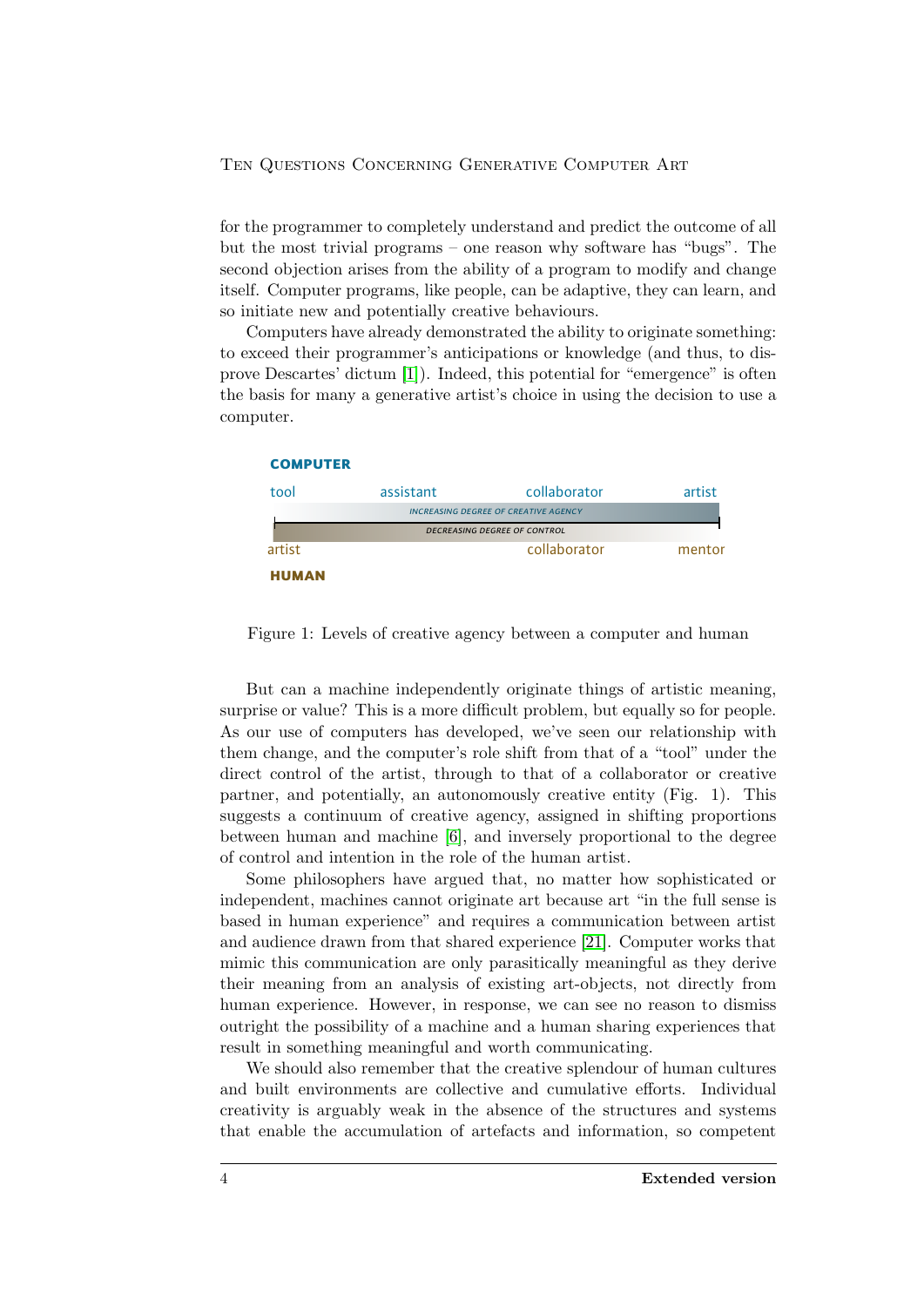autonomous computer artists might conceivably require a similar context.

Finally, the question has a more tantalising dimension: can a machine originate anything in a radically different sense to that observed in human behaviour? Supporters of the Singularity say so [\[27\]](#page-16-5), suggesting the possibility of a future in which machine creativity will radically challenge our imagination, and our current concepts of artist, art and creativity.

#### Question 2: What is it like to be a computer that makes art?

It would be the realisation that all the "computing power" that resides in the human brain . . . can be bypassed with a handful of state-of-the art chips, and that all that is needed to produce the most powerful artistic outbursts of all time (and many more of equal power, if not greater) is a nanoscopic fraction thereof and that it can all be accomplished, thank you very much, by an entity that knows nothing of knowing, seeing, hearing, tasting, living, dying, struggling, suffering, aging, yearning, singing, dancing, fighting, kissing, hoping, fearing, winning, losing, crying, laughing, loving, longing, or caring.

– Douglas Hofstadter [\[15,](#page-15-2) p. 80]

If a computer can originate art, what would it be like from the computer's perspective to be an artist? If this perspective was very different to our own, how would we recognise it or comprehend what it does as art? What kind of cognitive or subjective experiences does a computer need to have before we consider it as an artist? If art is a social exchange, what kinds of social context could computers belong to?

The goal of programming a machine to be an autonomous artist seems to impose a double standard: we're asking the machine to be autonomous, yet we're also asking for human creativity, assessed by human standards. If we abandon this second constraint, we then have the problem of recognition – what could possibly be the defining characteristics of an autonomous computer artist?

In 1974, philosopher Thomas Nagel asked the question "What is it like to be a bat?" [\[20\]](#page-16-6), suggesting that conscious mental states require something that it is like to be that organism, something that we cannot directly know from our experience. In other words, how do we connect the subjective to the objective, particularly if we want our autonomously creative machines to do the same?

We could broaden the question to ask if conscious experience is necessary for a machine to be an artist. Again two different views of art come into play. If the art object is simply an aesthetically appealing form, then consciousness seems unnecessary. Numerous natural and human-designed systems (reaction-diffusion systems, for example) are capable of creating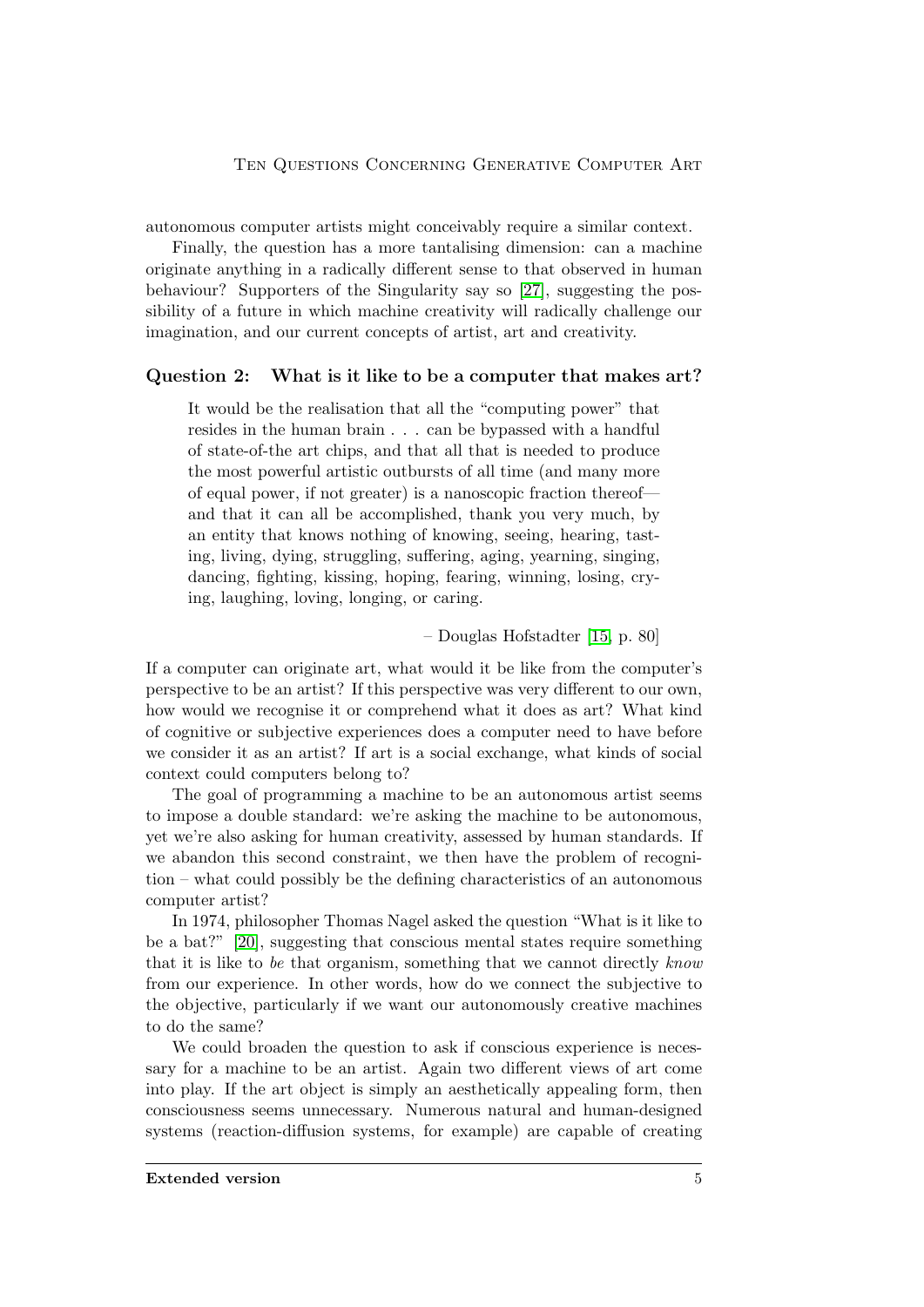patterns we find interesting and aesthetically pleasing, without reliance on underlying mental states in their generative mechanism. But is it meaningful to call such systems "artists"?

On the other hand if art requires something like a social or cultural context in which to operate, then it probably also requires conscious intent on the part of the artist. This definition sets a high bar for any artificial artist, but while computers and robots don't actively participate in culture as "artists", perhaps one day they may. What are the minimal conditions for this to happen? If we can never know what it's like to be a computer that makes its own art, then how could any such participation ever be appreciated or understood?

#### Question 3: Can human aesthetics be formalised?

Evaluation of a work in progress is directed to how to proceed. Evaluation of a finished work is directed to whether it's any good. The procedures required to satisfy the two are likely to be quite different, even when the same aesthetic is informing the procedure in each case.

— Harold Cohen

There are few questions that invoke such polarised responses between artists and scientists. Attempts to formalise aesthetics – using quantitative measures or procedural (algorithmic) techniques – are almost as old and varied as the concept of aesthetics itself. The question of formalising aesthetic evaluation relates to central questions in the foundations of Artificial Intelligence (formalising human intelligence), to which there is a long, well-known and respected set of objections, and an equally long and respected list of affirmations. Many artists would argue it is the wrong question to ask. However, similarly to question one, unless we think there is something uncomputable going on in the human brain, the answer in principle is "yes".

Considerable technical research goes into trying to answer this question, and there have certainly been noble attempts, from [\[2\]](#page-14-3) to [\[17\]](#page-15-3). If an aesthetic measure or algorithm can be devised, then it could be used to automate the generation of aesthetic artefacts (using evolutionary techniques or machine learning, for instance). If the formalisation included knowledge of individual tastes and preferences, the artefacts could be tailored differently to every individual, uniting modern mass-production with aesthetic haute couture on an unprecedented scale.

However, most of the current research into formalising aesthetics sees aesthetics only in (pre-)Kantian concepts of beauty and pleasure. Generative art, too, has often made pleasing surface aesthetics a principal fetish. Considering aesthetics as a single scalar quantity doesn't fit with a contemporary understanding of the term, which has advanced significantly since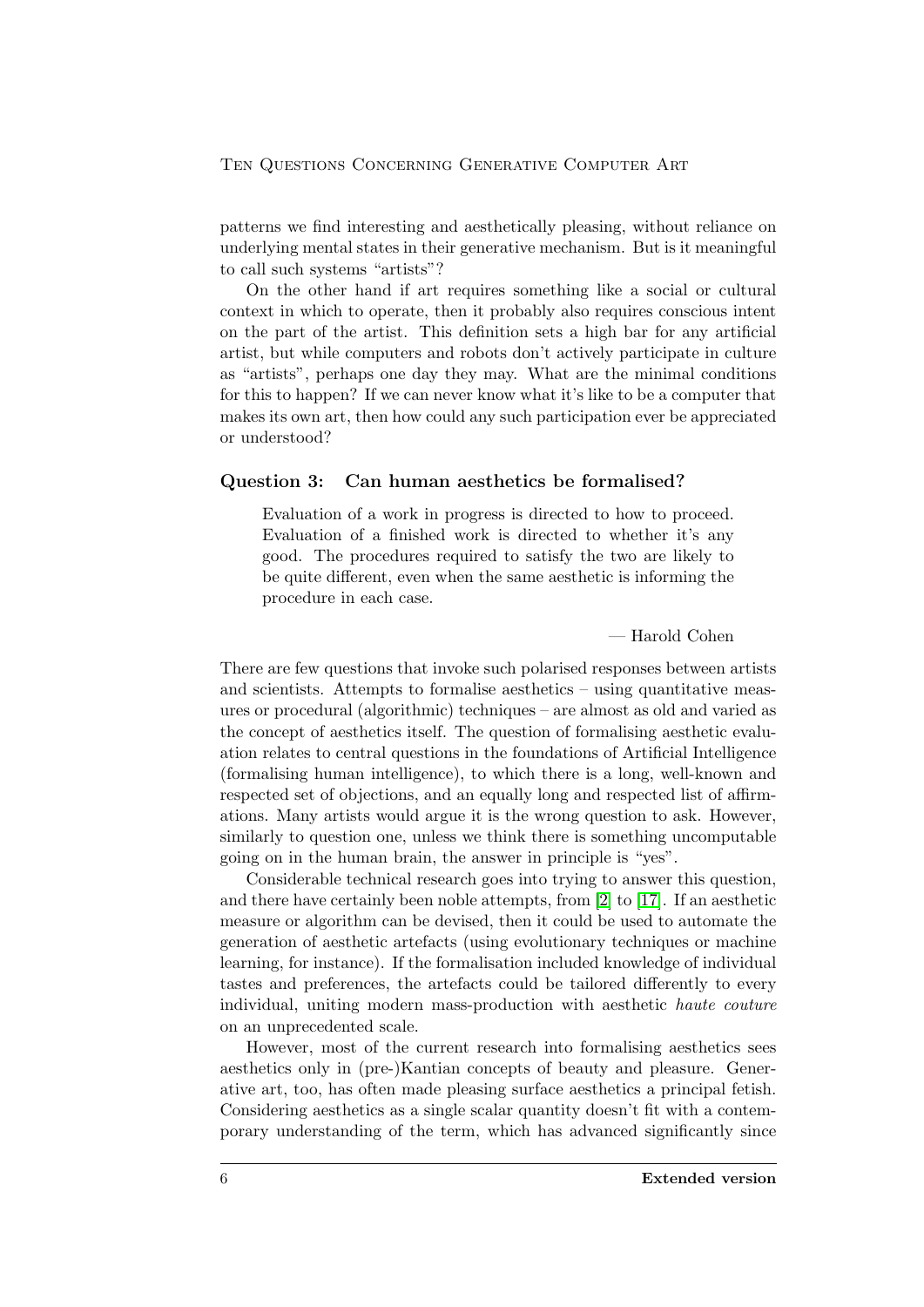Kant and Birkhoff (see e.g. [\[16\]](#page-15-4)). Additionally, aesthetics often shifts according to taste, time and culture so quantifying it at any single point is problematic. Rather than asking if aesthetics in total can be formalised, a step forward is to ask, "What kinds of aesthetics could be formalised?". Some possibilities here include neurological [\[22,](#page-16-7) [25\]](#page-16-8) and evolutionary understandings [\[11,](#page-15-5) [18\]](#page-15-6), which have hypothesised basic mechanisms, principles and explanations of beauty, for example. But these are basic generalisable aspects and principles only, currently only stepping stones towards a more complete understanding.

There is also a difference between aesthetic judgement and aesthetic evaluation. As the quote from Cohen suggests, human artists plan and evaluate their artwork as it proceeds, they don't necessarily wait until the final work is finished (as the audience must) before considering its aesthetics. How different are these processes from each other. Could either be formalised?

Implicitly, any generative artwork "encodes" human aesthetic judgements within its choice of rules and realisation. But even for systems capable of voluminous automated output (e.g. image evolving systems), the aesthetic variation is far more limited, suggesting that (and in contrast with the goals introduced in Questions 1 and 2) aesthetic responsibility in current generative art resides primarily with the artist rather than the system that generates the work.

### Question 4: What new kinds of art does the computer enable?

Computation is a relatively new medium for creative expression, but computers appropriated for digital art may simply use them as display devices, or for automating prior processes or paradigms [\[4\]](#page-14-4). Generative art predates the digital computer and many widely respected generative artworks do not involve digital computers. So what – beyond generating more art – does generative computer art bring that is new to art? Does the computer change or enable artistic possibilities beyond mimicry, automation and remediation?

Computers allow us to create and manipulate sophisticated processes with an increasing fidelity, flexibility and a level of control that was not possible previously. Computer simulations allow building of "model worlds", that permit the vivid realisation and expression of ideas and complex scenarios that are impossible in other media, or in reality (one of the reasons cinema has enthusiastically embraced generative computer techniques is that the representational power of the computer exceeds what can be achieved unaided). Dynamic interaction with complex systems simulated in computers has lead to many breakthroughs in human knowledge and understanding. Furthermore, networked computers, now thoroughly embedded within human society, have facilitated and determined unexpected cultural, political and social change. Art itself has not been exempt from these changes.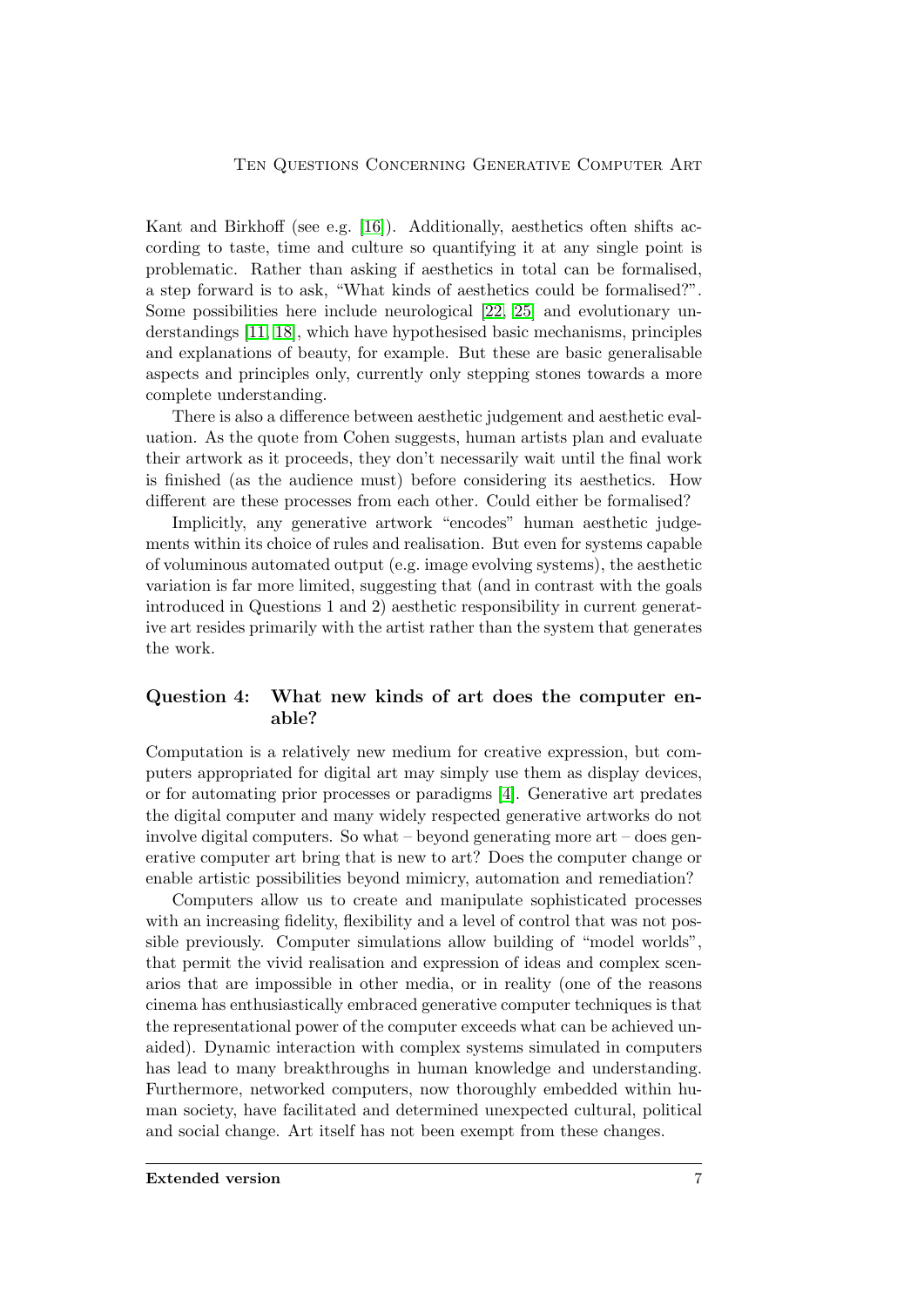Elsewhere some of us have argued that generative computer art introduces the concept of a computational sublime [\[19\]](#page-16-0) and that some emergent properties seen in generative systems have only previously appeared in natural systems, if at all. The computer also appears as a destabilising force in contemporary art practice, challenging concepts of authorship and ownership of the art object. Art traditionally requires a mysterious or Promethean process of creation, unique to the artist, their skill, and their special way of seeing the world, qualities that are individual and distinct. Generative art has explicit mechanisms; if the process is entirely known it can be considered "mechanical" and exactly repeated across boundaries of space, time and culture. If art can be made mechanically, what is so special about artists?[3](#page-7-0) Generative mechanisms allow for individual adaptation of the art object, conveniently meshing with the mass-produced, global delivery platforms of the technological age, allowing for difference within indifference: quite the antithesis of conventional art.

### Question 5: In what sense is generative art representational, and what is it representing?

Unless software design is conceptualised directly at the level of individual bits, it is impossible to write a computer program without recourse to some form of representation. The nature of programming enforces this constraint.

Generative computer art often draws on ideas and algorithms from the simulation sciences. A simulation involves the representation of important characteristics and dynamical behaviours of some target system. However, few generative artists would view or conceptualise their works as direct simulations of reality. If generative art is representational, what is it representing?

In traditional visual media (painting for instance), works range over a spectrum from photorealism to pure non-objective mark-making, so a sweep of engagements with representation in generative art is similarly expected. But a generative artwork has two aspects, the process underlying the artwork and the sensory artefacts it produces. In some "physical" generative artworks the distinction may be ambiguous, but for computer-based works it is very clear. The two aspects may engage with representation differently, and to different extents. The idea of one process (in the computer) representing another (in the world) is largely new to art. Computer works require a selective mapping to take place between the internal process and the perceptual artefacts or stimuli through which the process is experienced.

This computational process can be driven by external data (e.g. human interaction, weather conditions), or a simple abstract process (e.g. a point moving in a circle), or it may be a "model world": a more complex system

<span id="page-7-0"></span><sup>3</sup>Similar questions were raised by photography and cinema.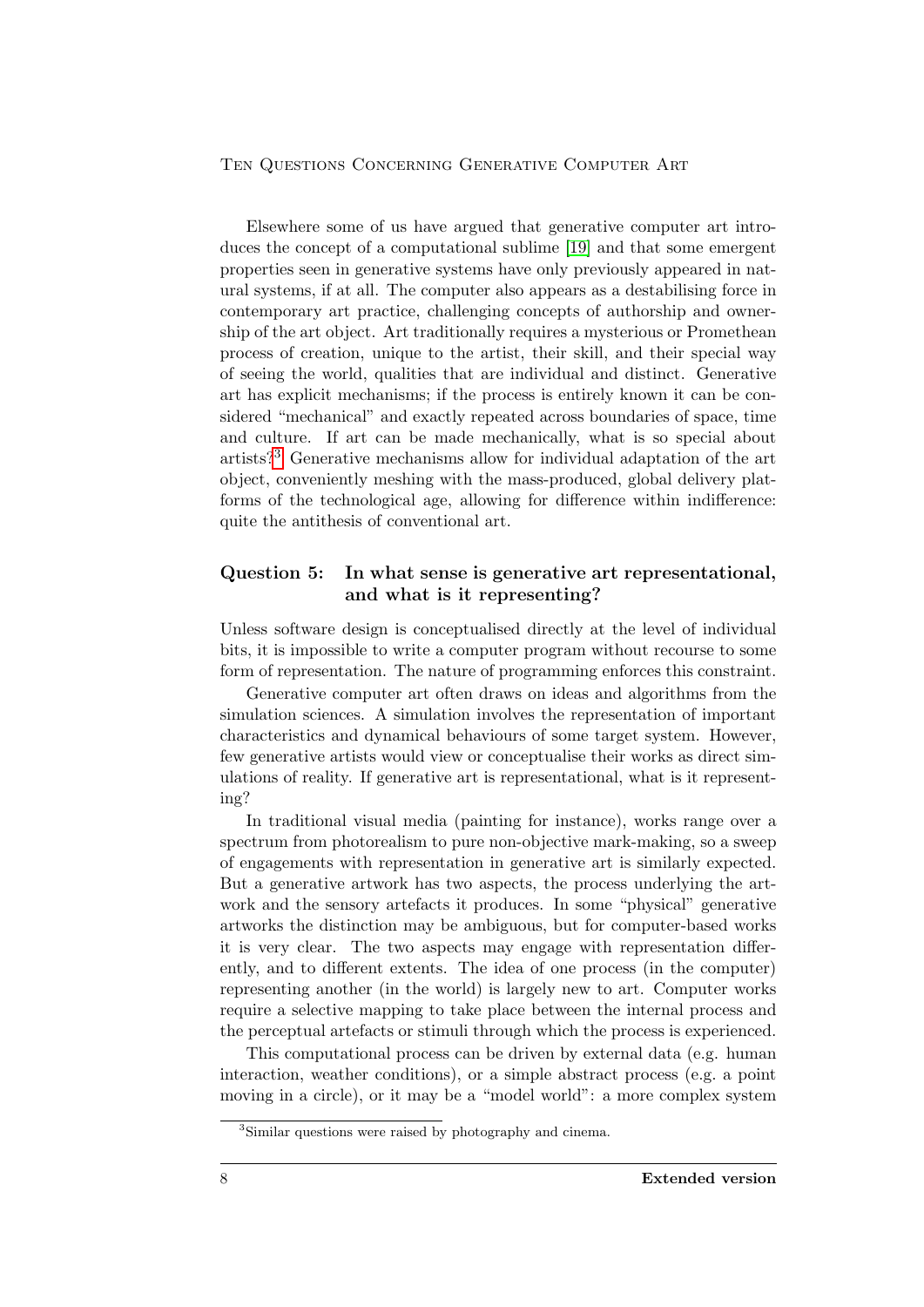with representational relationships to the world (real or imagined), that follow a "system story" [\[28\]](#page-16-9). Yet even the point moving in a circle is not as straightforward as it might seem: there is really no moving point in the computer, merely a changing pattern of bits that represents one.

The example of external data as a source of generation includes scientific visualisation, where data is (ideally) represented in an informative and unbiased way. Is there a continuum or a hard distinction between generative art and data visualisation? If generative art uses real-world data, what are the ethical and political implications of the artist's chosen representations?

Yet another kind of representation may be called representation in potentia. Some generative systems have enormous (much greater than astronomical) numbers of potential variations or exemplars. Does the system represent this enormous range in some sense? (C.f. the computational sublime in Q4).

How can an audience best understand these selective and often obscure processes of representation? As generative art matures, will we see a shift from the mimetic to non-mimetic features of process, similar to the advent of modernism in painting? There are many issues surrounding representation in generative art that deserve greater consideration.

### Question 6: What is the role of randomness in generative art?

"Practice makes perfect, imperfect is better"

— Paul Bley [<http://www.improvart.com/bley/improv.htm>]

Not all generative art makes use of randomness, but from the musical dice game of Philip Kirnberger (1757) onwards [\[14\]](#page-15-7), randomness and chance events have played an important role. The American composer John Cage, well known for his use of chance methods turned to a computer program to generate I Ching hexagrams [\[8\]](#page-15-8).

We can distinguish different sources of randomness in generative art. The first is "pure" randomness, obtained by a physical process such as rolling dice, tossing coins, or by dividing piles of yarrow sticks, as used in generating hexagrams for the I Ching. With the use of computers, pure randomness has been largely replaced by pseudo-randomness, where the numbers are obtained by a deterministic function, but pass statistical tests for randomness. To introduce variation, typically the process begins with a small injection of pure randomness (a seed), such as the exact second the program was started.

What does the use of randomness say about the place of intentionality in the making of art? John Cage wanted to take the artist's ego out of the production of the work, but in Iannis Xenakis's compositions "randomness is introduced as a necessary part of a willed product" [\[13\]](#page-15-9).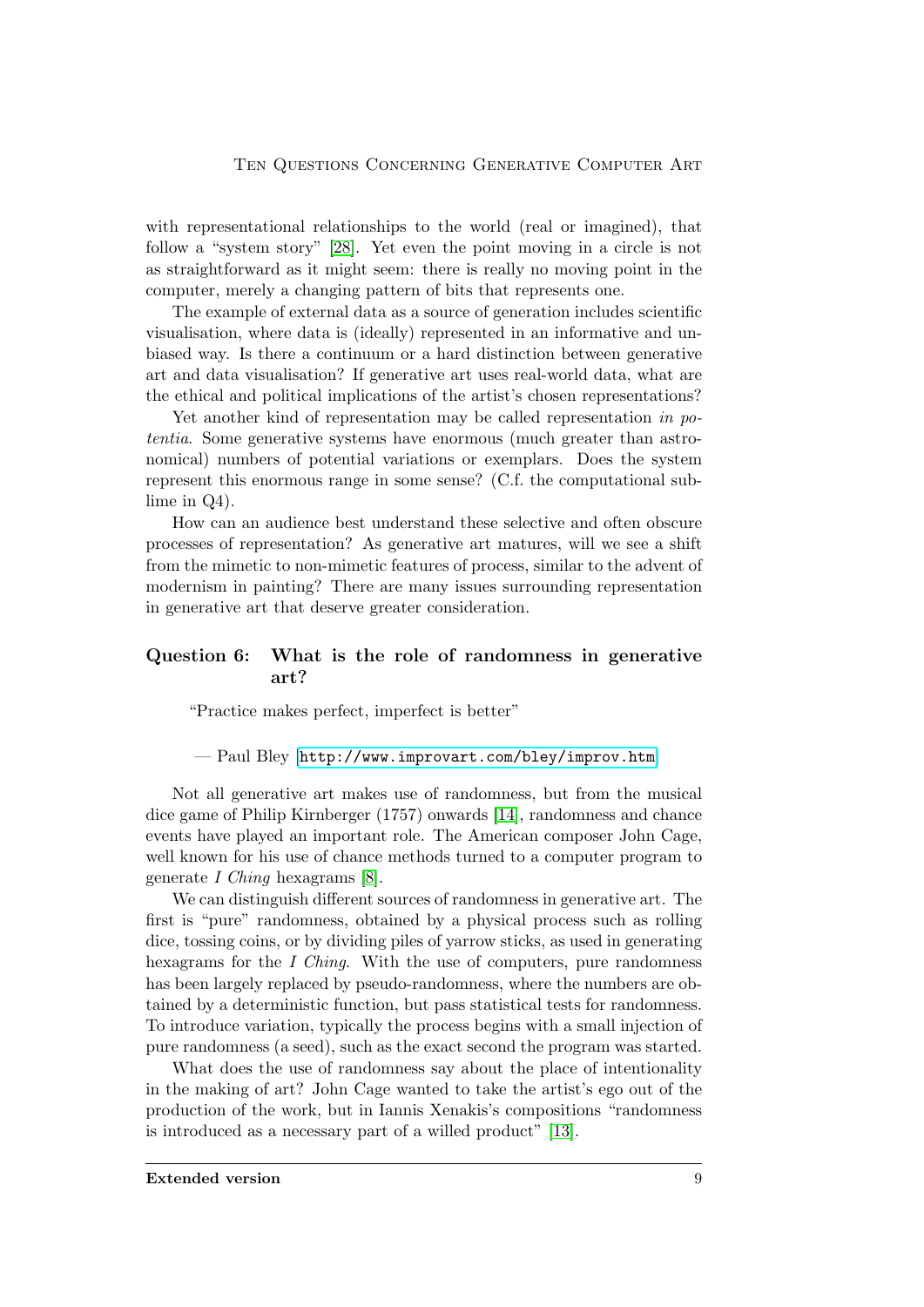How does knowledge of the source of randomness impact on the conception and interpretation of a work? For example, the concept of wind as an element in an artwork is very different from that of stock market fluctuations, even though they both have random properties. Are the metaphorical associations of randomness more important in generative art than its source?

Randomness is often used to humanise or introduce variation and imperfections to an underlying rigid deterministic process, as when a sequencer program plays back a musical score with slight random timing variations. What issues surround the use of randomness as a proxy for poorly understood complexity? (See Question 7.) In science, statistical modelling is a powerful method, but randomness is sometimes used as a way of working round ignorance or incomplete knowledge: if we truly knew all the forces at play when we tossed a coin, we would know the result. If a generative artist has complete knowledge of the art-making process, why resort to randomness?

### Question 7: What can computational generative art tell us about creativity?

Creativity is highly sought after. Brains and bodies do it, societies do it, and evolution does it, but how do these things give rise to artefacts and ideas that are new, surprising and valuable?

Creativity is sometimes categorised into two fundamental types: combinatorial creativity, in which fixed primitive elements are combined to create new structures, and emergent creativity where new structures or symbol primitives emerge ex nihilo [\[9\]](#page-15-10). Generative systems tend to work with the first type, as getting symbols with new semantics to emerge within a running program is currently an open research problem [\[9\]](#page-15-10). Combinatorial creativity is often thought of as limiting. If, for example in a musical work, primitives are the seven notes of a diatonic scale, those primitives can never generate compositions that use all twelve notes of a chromatic scale, no matter how sophisticated the generative system. Defining the fundamental primitives of the system and their inter-relationships is a creative act in itself. In a truly emergent system new primitives emerge that were not explicitly defined when the system was specified – invoking a creativity attributable to the system itself. In a dynamic hierarchy multiple new levels form repeatedly as emergent primitives from one level combine to create primitives and a new level that supervenes upon the old one.

Experienced computational artists know many cheap tricks (or "fast and frugal heuristics"): simple mechanisms that produce effective results but are seemingly too unsophisticated to be comparable with human creative mechanisms. Many of these tricks involve astute use of random variation. Are we prejudiced in dismissing these tricks as poorly creative, particularly if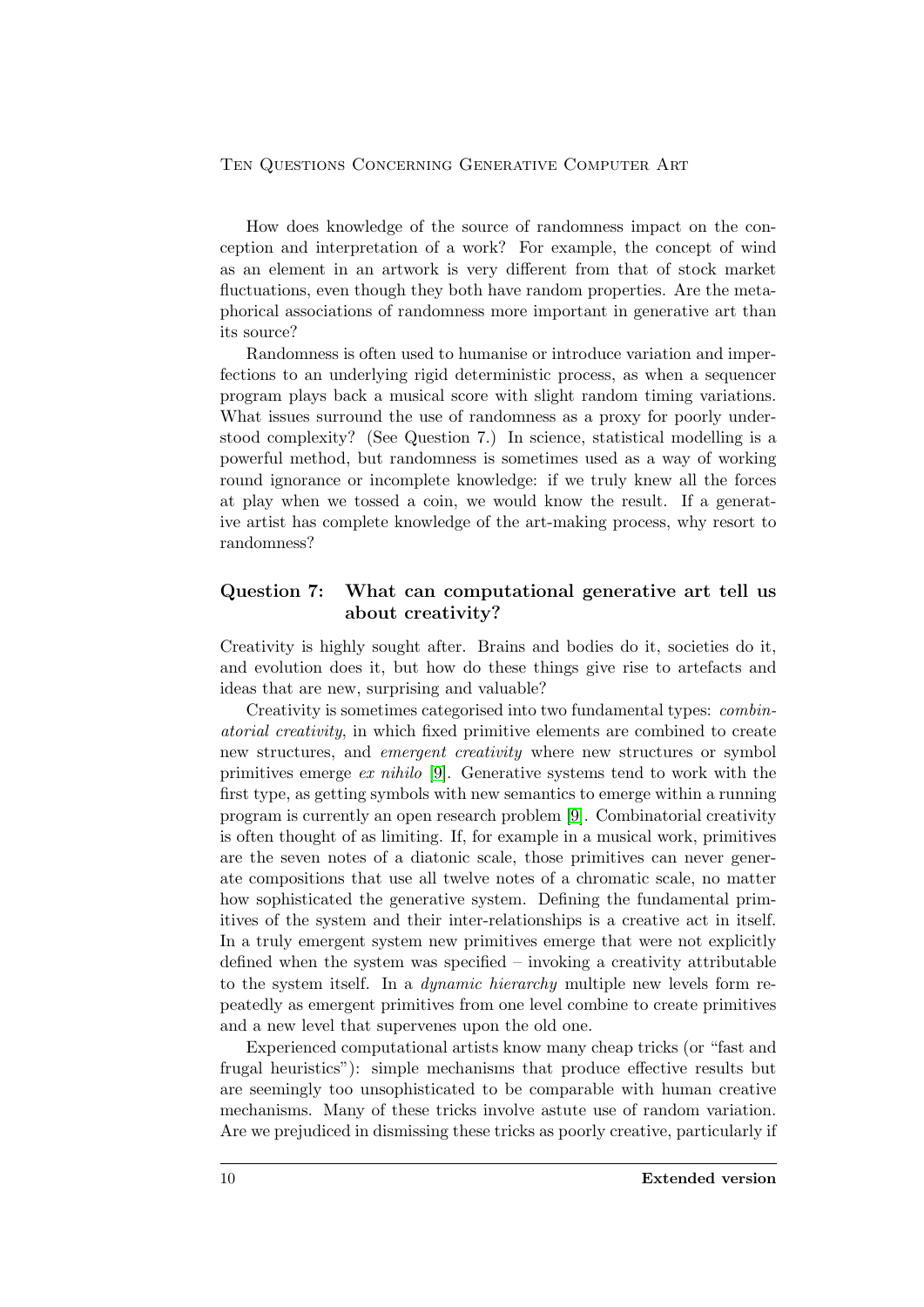they achieve desirable results? This question is indicative of how we consider and evaluate generative art (Question 8). Which has greater significance, the process or what it produces?

Of course, generative art is not only cheap tricks. The processes underlying works can also be insightful, leading to highly original, creative work. We have already raised the issue of how natural, physical and chemical processes have formed the basis for many a generative artist's creative inspiration. Does that imply that the creativity resides primarily in the original phenomenon, the algorithm simulating it, or in the artist's interpretation of it? Being explicit about where this creative agency is attributed (and in what proportions) can make the answers to these questions clear, and we would anticipate, bring a greater understanding of creativity through generative art [\[7\]](#page-15-11).

### Question 8: What characterises good generative art?

"Technology in alliance with bad taste is the enemy of art most to be feared"

— Goethe

There are more and more examples of "generative art" emerging on-line and in galleries and museums. Thousands of new artists and designers are learning and embracing creative computing environments in universities and art colleges, but there is a risk that this may be taught from an overly generic technical perspective. How can we form a more critical understanding of generative art and equip students with both the conceptual and technical understanding necessary to create challenging and innovative new generative works?

Why is generative art in need of special quality criteria? Is it better considered alongside other current practices? Consider two important principles that differentiate generative art from other practices. The first is that the primary artistic intent in generative art is expressed in the design, specification and construction of the generative process. This process is what the artist creates, and as such should arguably be the subject of scrutiny in appreciation of what it produces. Secondly, the way this process is interpreted or realised is also the locus of artistic intent, and is intimately intertwined with the first principle.

The basis of good generative art resides in its engagement with process. That is, this locus of artistic intent should include the motivations, design and realisation of the process and these aspects must be an integral part of any critical analysis or pedagogical imperatives. The "generative" and "art" parts are inseparable. Therefore, process in generative art must be considered the primary medium of creative expression, implying that the exclusive or predominant use of creative software or processes designed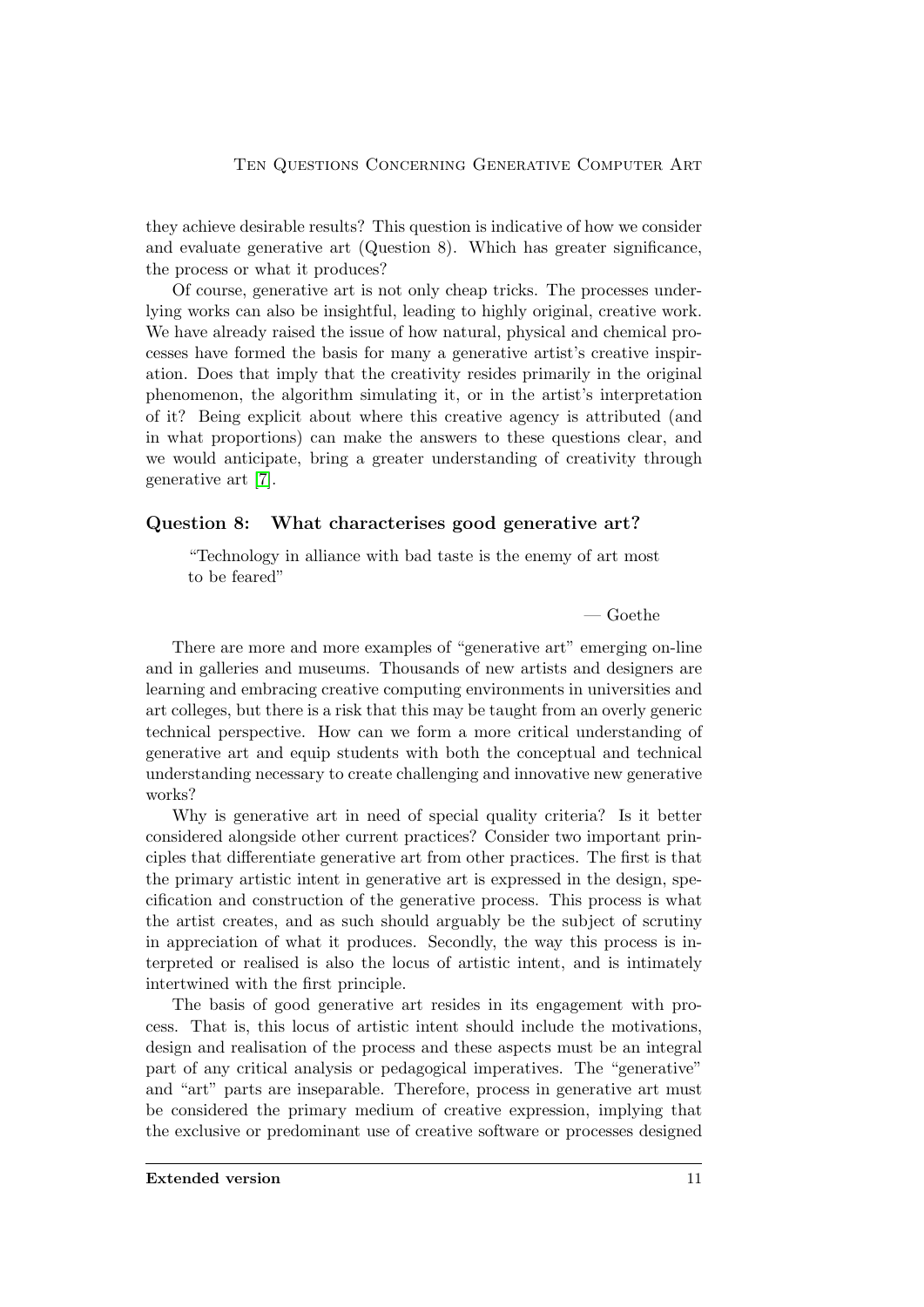by others in one's generative practice is problematic. This is currently a contentious issue, with debates regarding "algorithmic genericism" of many generative works on the rise.

Somewhat ironically, many of generative art's most popular processes originate from natural processes or their scientific abstractions. How can these works escape the criticism of naive "algorithmic genericism" or direct re-appropriation? It should be noted that a substantial amount of human effort has gone into understanding and modelling these processes. It would be unrealistic to require individual generative artists to devise equivalent processes independently. Additionally, a "systems worldview" sees a limited set of fundamental or canonical processes as responsible for an increasingly wide variety of phenomena. The same canonical process can shift from sublimity to parody depending on artistic interpretation, which requires some degree of technical understanding. Understanding an algorithm's subtlety or originality opens a full appreciation of the eloquence of a generative work. This is a significant problem, reinforced by focussing on the surface aesthetics of the art object as is often seen in computational generative art, where the computational process is rarely directly perceptible.

Some might object to our calling for ways to make value judgments about artistic quality. Our purpose here is to provoke a better understanding of generative art and its unique aspects. These aspects have, to date, received little critical attention. We believe that greater attention can help artists and audiences understand what makes generative art interesting art.

### Question 9: What can we learn about art from generative art?

At the time we were under the impression that a work of art seemed to be primarily a strategic instrument guaranteeing the continuity of the institutionalised art establishments. New artworks had to be shown every month, and production had to be kept up. The journals gave the most extensive and favourable reports to those galleries and art institutions buying big expensive pages of advertisements in their magazine. The so-called new and interesting seemed to be strongly intertwined with mutual commercial interest. We concluded that the art world was a generative system maintaining itself.

### — Erwin Driessens and Maria Verstappen

Our previous questions have raised issues regarding agency, originality, creativity, authorship and intent in generative art. Clearly these concepts also impact on how we understand art and the art world in general. For example, can the art world be considered a complex generative system?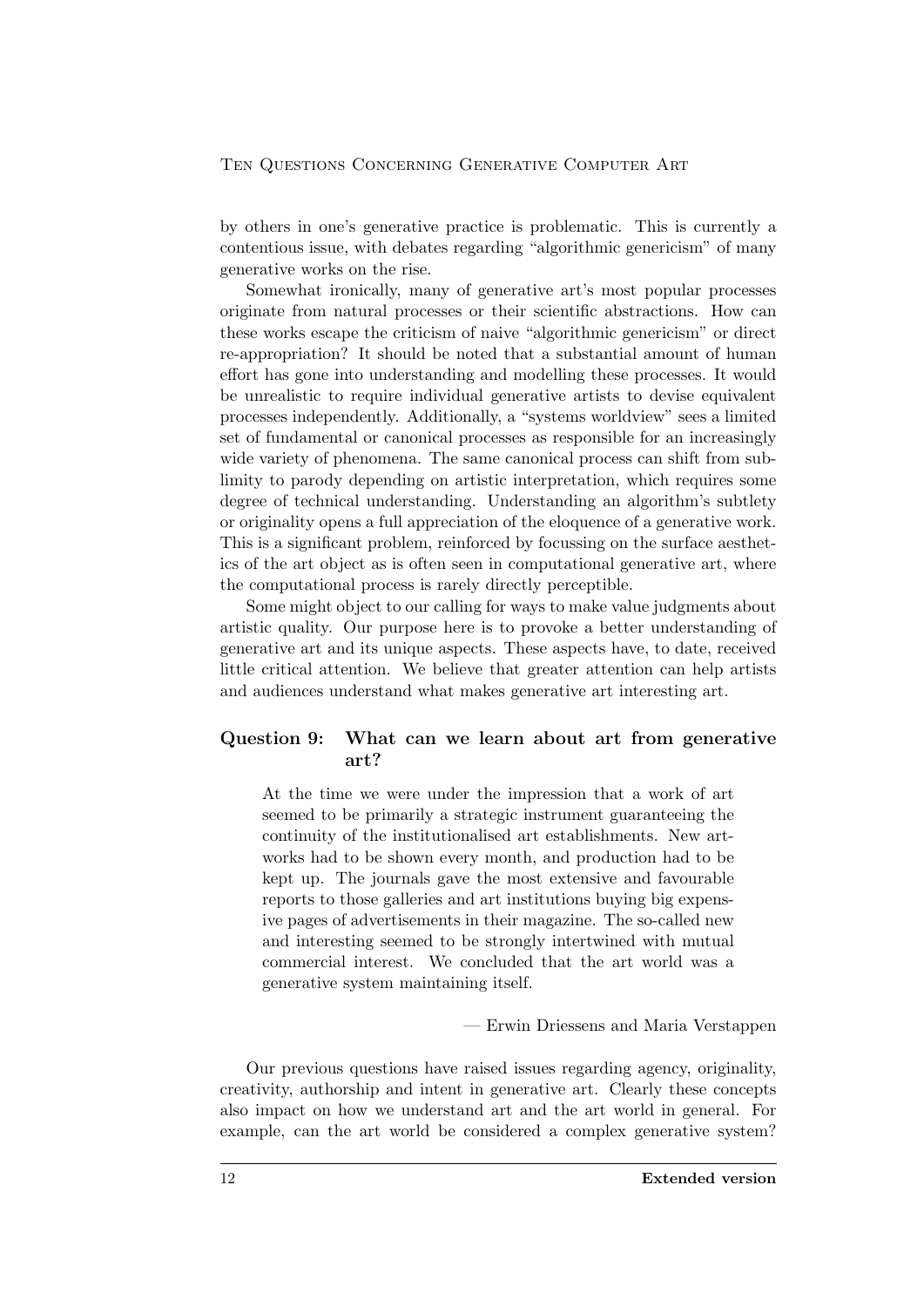Artists Driessens & Verstappen suggest it can, involving many processes outside the direct control of the artist, who are agents of production within a stratified global art market. Generative art redistributes traditional notions of authorship and intention, introducing autonomous processes and agents, allowing us to appreciate the systemic aspects of contemporary art production, exhibition and consumption from an illuminating perspective. Such issues are exquisitely parodied in Driessens & Verstappen's The Fact- $\gamma_{0}$  – a generative work where wax sculptural objects are endlessly made. documented, then destroyed on an automated production line. Each sculpture is different, special, and transient, but fabricated autonomously without human intervention.

Much innovative generative practice occurs outside the "precious bubble" of the high art world, in areas of design and contemporary technological culture (e.g. games, cinema, digital music). Many artists work across multiple disciplines and contexts (scientific, artistic, social, technical), making it limiting to consider generative art exclusively from a fine art perspective. The art world has shown only a patchy interest in generative art, probably for precisely this reason, which relates to wider tensions between art and technology. Additionally, generative art's emphasis on algorithmic techne and explicable mechanisms alienate it from the mainstream art world, which often remains tied to the "irreducibility of the work of art" [\[5\]](#page-14-5). What then, is generative art's place and role within contemporary culture? Is it confined to academic research or just a commercial-art tool currently in vogue, but possibly nearing exhaustion? Is its role simply as a generator of new techniques for application in the design and cultural industries? Is it closer to craft practice than art practice?

### Question 10: What future developments would force us to rethink our answers?

The staggering changes brought about by developments in computing technology present us with many opportunities to rethink our relationship to the world. In recent years, digital technology has bound itself to our social organisation and is slowly pervading everyday objects to create an internet of things. These in turn present new niches for technological evolution, social and creative change. The complex, emergent nature of these relationships makes prediction of their long term impact difficult. But change will undoubtedly occur, and these changes will force us to rethink our questions.

Take, for example, recommender systems – the globalised Internet interpretation of "word of mouth" recommendations for literature, art, music, cinema, etc. Taken to an extreme these could change our approach to Question 3, by actually altering the way our aesthetic preferences are realised and satisfied. Rather than recommending similar or related works, future recommender systems (understanding you better than you understand yourself)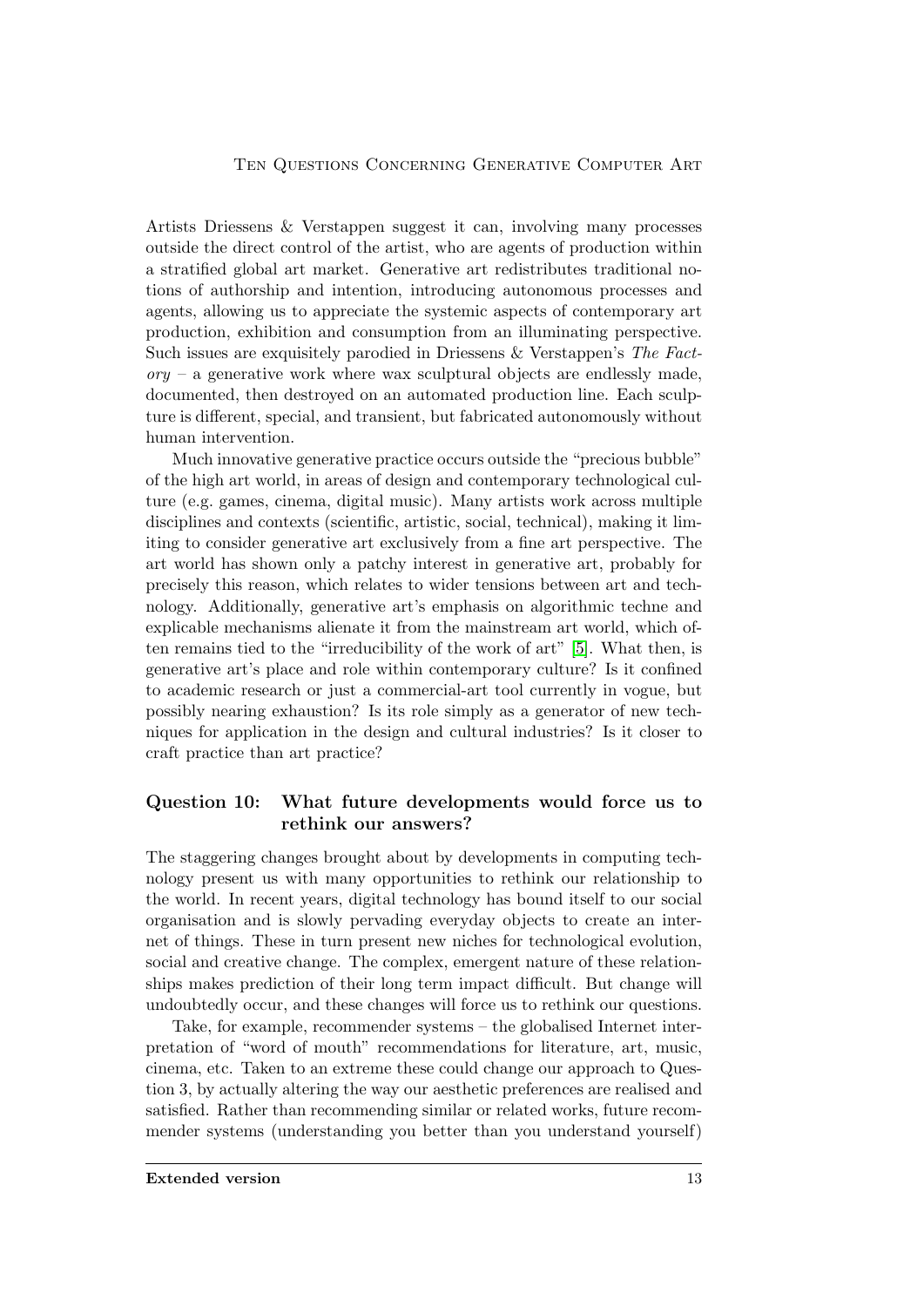could generate content precisely to individual taste, eliminating any need for choice on the part of the consumer.

If the future is home to autonomous machine agents that are capable of participating in a society as artists, we cannot at present know what form they will take because that depends on the emerging state of technology and of art itself, and how this in turn affects human behaviour. Consider how radically the Western notion of art has transformed through its evolution from the classicism of antiquity to the relational aesthetics of the present day. Throughout this time, the meaning of terms such as create, generate and originate has been far from stable [\[30\]](#page-16-10). If the language and computational concepts used in this paper change as dramatically as the concepts and motivations of artists and their audiences over this period, then we should expect our discussions to become a caricature of their time rather than a far reaching analysis of the possibilities of generative art.

At present the legal and business worlds are bracing themselves for the impact that techniques of automated invention will have on patents, copyright and competition [\[24\]](#page-16-11). As with the historical evolution of the law, we can expect the concepts and terminology that emerge to seep into colloquial language and culture. Our current concepts of art are deeply entwined with the notional semantics of originality, authorship and meaning; concepts that are mediated by socially conferred authority and celebrity. All may shift in response to new media, technological and social configurations, so we may soon have very different questions to ask.

On the other hand, history shows optimistic speculation about technology is often misfounded. The automated "creative-decision" systems found in current technology limit human creative choice rather than enhance it. Attempts to achieve open-ended evolution and generative complexity in software has so far proven unsuccessful. Despite 60 years of research, artificial intelligence on par with humans remains only a distant possibility. We should be prepared to concede the diminishing returns and limits in technological progress. Our humanist tendencies to satisfy our desires above all others limit what is acceptable and possible in our machines.

Emphasising the processual nature of generative art invokes another problem: has generative art run out of ideas? Question 8 raised the possibility that direct mimicry of processes discovered in other disciplines, or by other artists previously, lacks innovation. But radically new processes might become increasingly difficult to discover, potentially leading to conceptual stagnation. It is also typical for any art movement to have popularity peaks and troughs. Something for the future to determine.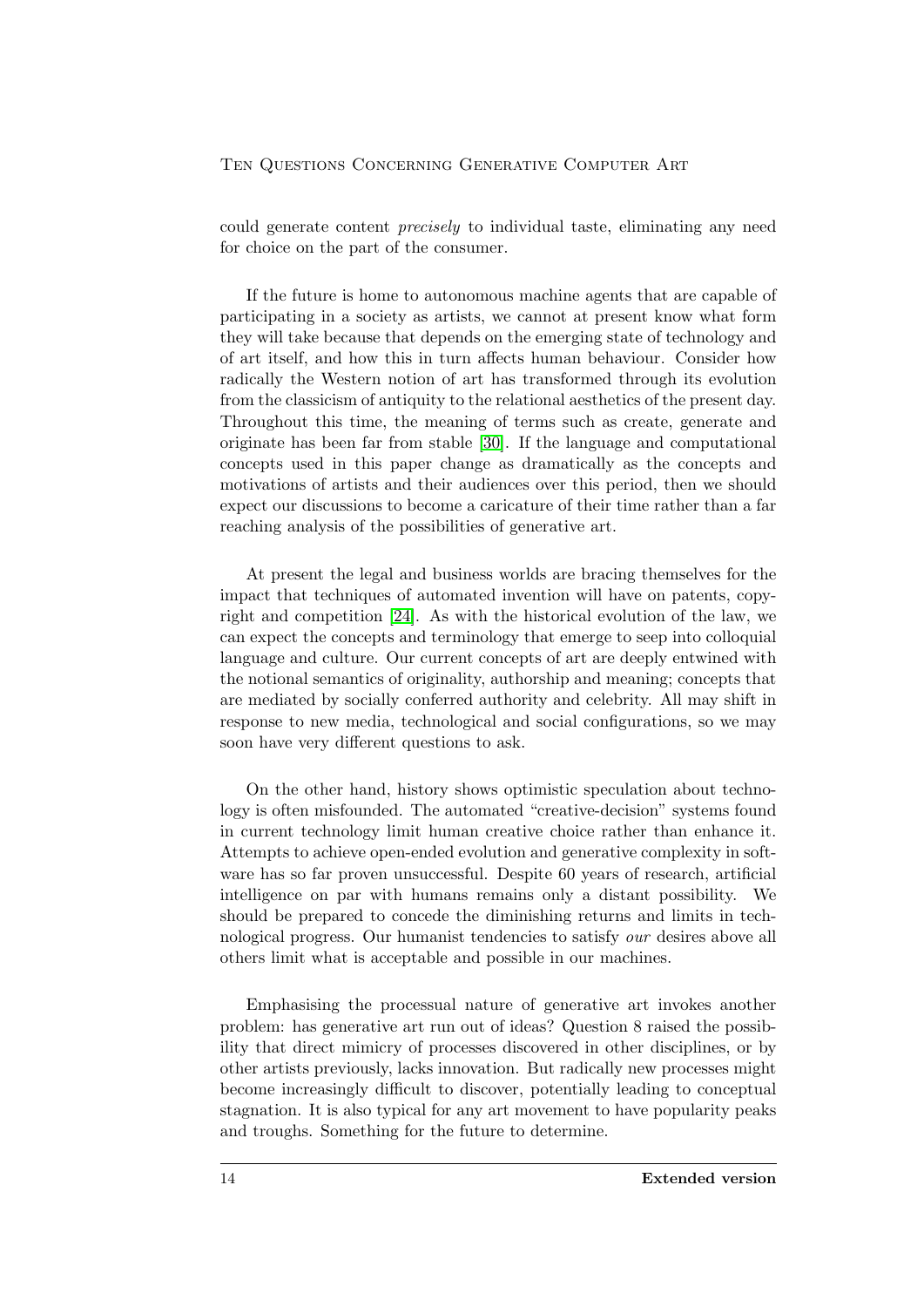# Conclusion

Our choice of these ten questions arose from many hours of discussion and debate between the authors, including difficult choices about what to include. No doubt others will see different questions to be of greater importance, or perhaps dispute the usefulness of drawing up top ten lists at all. Our purpose here is not to be prescriptive about what is important in generative art, rather to ask how we might stimulate productive critical discussion on what makes generative art interesting as an art practice, how we differentiate it from other practices, and what the implications of possible technological developments hold for it as a creative methodology.

Generative art's discipline- and medium-independent methodological focus has given it reach beyond traditional fine art boundaries. This has both advantages and difficulties: advantage in that it is not constrained by individual disciplinary concerns, discourses or trends, but difficult in that it lacks the philosophical, artistic and critical pedigree of a traditional art movement. We hope that our questions are helpful in opening further discourse on generative art and its role in creative cultures past, present and future.

# Acknowledgements

This research was supported by an Australian Research Council Discovery Projects grant DP1094064.

# References

- <span id="page-14-1"></span>[1] William Ross Ashby, Can a mechanical chess-player outplay its designer?, Br J Philos. 3 (1952), no. 9, 44–57.
- <span id="page-14-3"></span>[2] George David Birkhoff, Aesthetic measure, Harvard University Press, Cambridge, MA, 1933.
- <span id="page-14-0"></span>[3] Margaret A. Boden and Ernest A. Edmonds, What is generative art?, Digital Creativity 20 (2009), no. 1 & 2, 21–46.
- <span id="page-14-4"></span>[4] J. David Bolter and Richard Grusin, Remediation: understanding new media, no. xi, 295, MIT Press, Cambridge, Mass., 1999.
- <span id="page-14-5"></span>[5] P. Bourdieu, The rules of art: Genesis and structure of the literary field, Stanford Univ Pr, 1996.
- <span id="page-14-2"></span>[6] Oliver Bown and Jon McCormack, Creative agency: A clearer goal for artificial life in the arts, ECAL  $(2)$  (George Kampis, István Karsai, and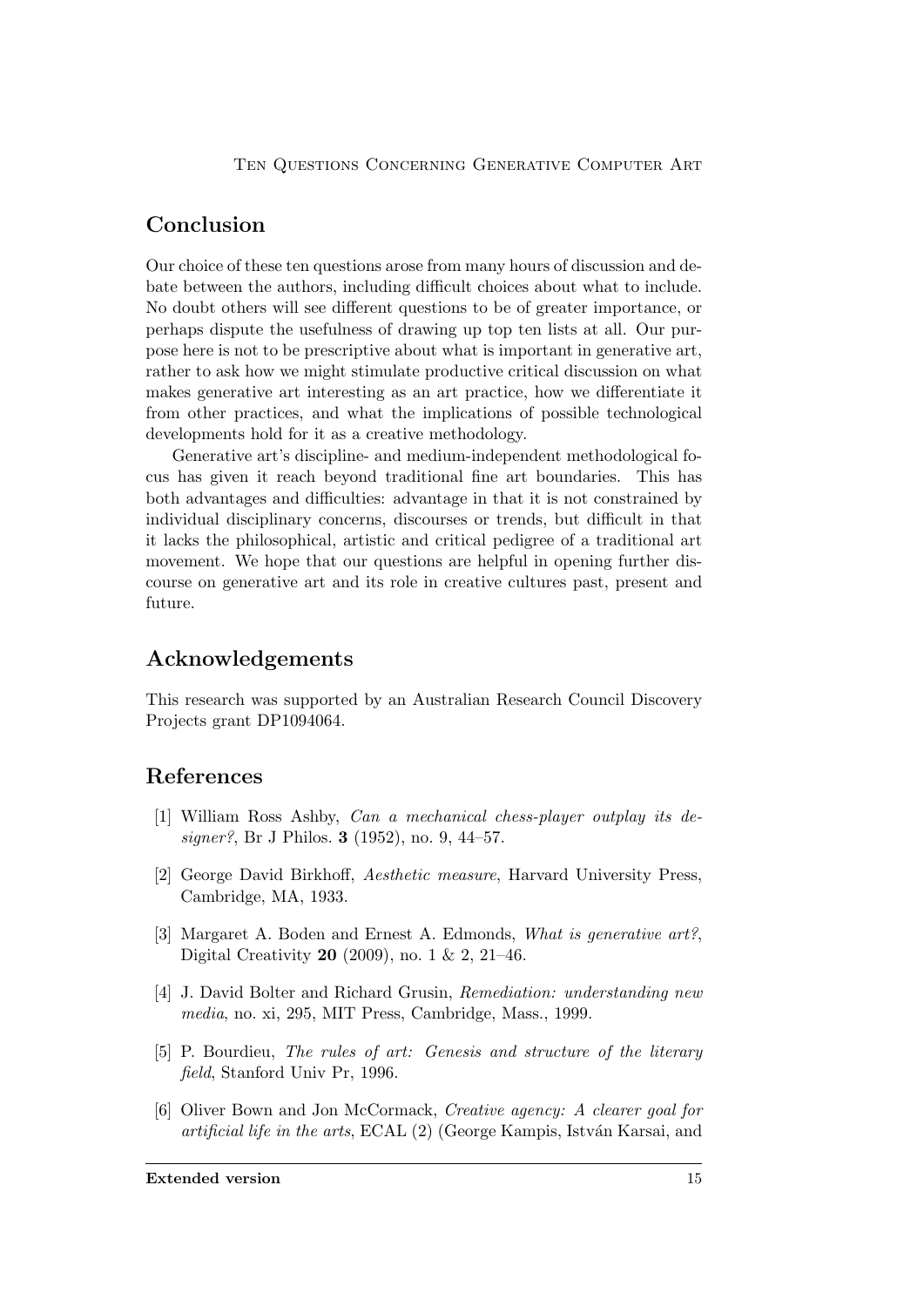Eörs Szathmáry, eds.), Lecture Notes in Computer Science, vol. 5778, Springer, 2009, pp. 254–261.

- <span id="page-15-11"></span>[7] \_\_\_\_\_\_\_, Taming nature: tapping the creative potential of ecosystem models in the arts, Digital Creativity  $21$  (2010), no. 4, 215–231.
- <span id="page-15-8"></span>[8] William Brooks, John cage and history: Hymns and variations, Perspectives of New Music 31 (1993), no. 2, 74–103.
- <span id="page-15-10"></span>[9] Peter Cariani, Creating new informational primitives in minds and machines, Computers and Creativity (Jon McCormack and Mark d'Inverno, eds.), Springer, 2012, p. (in press).
- <span id="page-15-1"></span>[10] Alan Dorin, Jon McCormack, Jonathan McCabe, Gordon Monro, and Mitchell Whitelaw, A framework for understanding generative art, Digital Creativity to appear, accepted Nov. 2011 (2012).
- <span id="page-15-5"></span>[11] Denis Dutton, The art instinct: beauty, pleasure, and human evolution, Oxford University Press, 2009.
- <span id="page-15-0"></span>[12] Philip Galanter, What is generative art? complexity theory as a context for art theory, 6th International Conference, Exhibition and Performances on Generative Art and Design (GA 2003), Milan., Available online at <http://www.generativedesign.com/> and at [http:](http://www.philipgalanter.com/downloads/ga2003_paper.pdf) [//www.philipgalanter.com/downloads/ga2003\\_paper.pdf](http://www.philipgalanter.com/downloads/ga2003_paper.pdf), 2003.
- <span id="page-15-9"></span>[13] Paul Griffiths, Aleatory, 2012.
- <span id="page-15-7"></span>[14] Stephen A. Hedges, Dice music in the eighteenth century, Music and Letters 58 (1978), no. 2, 180–187.
- <span id="page-15-2"></span>[15] Douglas R. Hofstadter, Staring emmy straight in the eye–and doing my best not to flinch, Virtual Music: Computer Synthesis of Musical Style (David Cope, ed.), MIT Press, Cambridge, MA, 2001, pp. 33–82.
- <span id="page-15-4"></span>[16] Leonard Koren, Which "aesthetics" do you mean? : Ten definitions, Imperfect Publishing, 2010.
- <span id="page-15-3"></span>[17] Penousal Machado, Juan Romero, and Bill Manaris, Experiments in computational aesthetics: An iterative approach to stylistic change in evolutionary art, The Art of Artificial Evolution: A Handbook on Evolutionary Art and Music (Juan Romero and Penousal Machado, eds.), Natural Computing Series, Springer, 2008, pp. 381–415.
- <span id="page-15-6"></span>[18] Colin Martindale, Paul Locher, and Vladimir M. Petrov (eds.), *Evolu*tionary and neurocognitive approaches to aesthetics, creativity and the arts, Foundations and Frontiers in Aesthetics, Baywood Publishing Co., Inc., 2007.